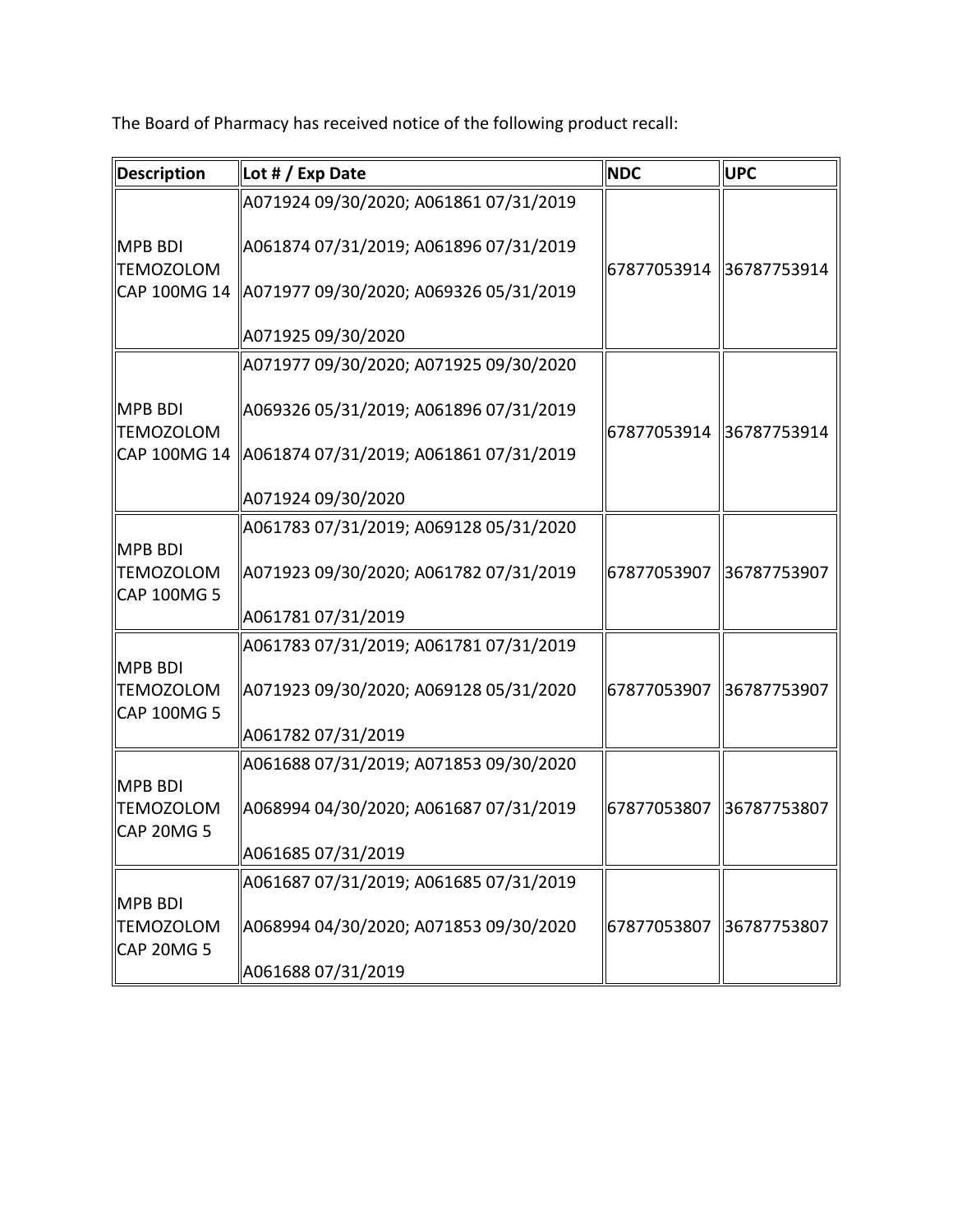| <b>Description</b>                                | Lot # / Exp Date                                                                                                                                                                                                                                         | <b>NDC</b>  | UPC         |
|---------------------------------------------------|----------------------------------------------------------------------------------------------------------------------------------------------------------------------------------------------------------------------------------------------------------|-------------|-------------|
| <b>MPB BDI</b><br><b>TEMOZOLOM</b><br>CAP 250MG 5 | A062295 08/31/2019; A076607 04/30/2021<br>A076611 04/30/2021; A076609 04/30/2021<br>A076608 04/30/2021; A072015 10/31/2020<br>A069325 05/31/2020; A069323 05/31/2020<br>A062294 08/31/2019; A062228 08/31/2019                                           | 67877054207 |             |
|                                                   | A062227 08/31/2019; A062226 08/31/2019                                                                                                                                                                                                                   |             |             |
| <b>MPB BDI</b><br><b>TEMOZOLOM</b><br>CAP 250MG 5 | A062227 08/31/2019; A062294 08/31/2019<br>A076611 04/30/2021; A062226 08/31/2019<br>A076609 04/30/2021; A076607 04/30/2021<br>A072015 10/31/2020; A069325 05/31/2020<br>A062228 08/31/2019; A069323 05/31/2020<br>A062295 08/31/2019; A076608 04/30/2021 | 67877054207 |             |
| <b>MPB BDI</b><br><b>TEMOZOLOM</b><br>CAP 5MG 5   | A062100 08/31/2019; A062118 08/31/2019<br>A071733 09/30/2020; A068946 04/30/2020<br>A062238 08/31/2019; A062115 08/31/2019<br>A062112 08/31/2019                                                                                                         | 67877053707 | 36787753707 |
| <b>MPB BDI</b><br><b>TEMOZOLOM</b><br>CAP 5MG 5   | A062115 08/31/2019; A062118 08/31/2019<br>A062112 08/31/2019; A062238 08/31/2019<br>A068946 04/30/2020; A071733 09/30/2020<br>A062100 08/31/2019                                                                                                         | 67877053707 | 86787753707 |
| <b>MPB BDI</b><br><b>TEMOZOLOM</b><br>CP 140MG 5  | A063581 09/30/2019; A069129 05/31/2020<br>A071801 09/30/2020; A063582 10/31/2019<br>A063462 09/30/2019; A063460 09/30/2019                                                                                                                               | 67877054007 | 36787754007 |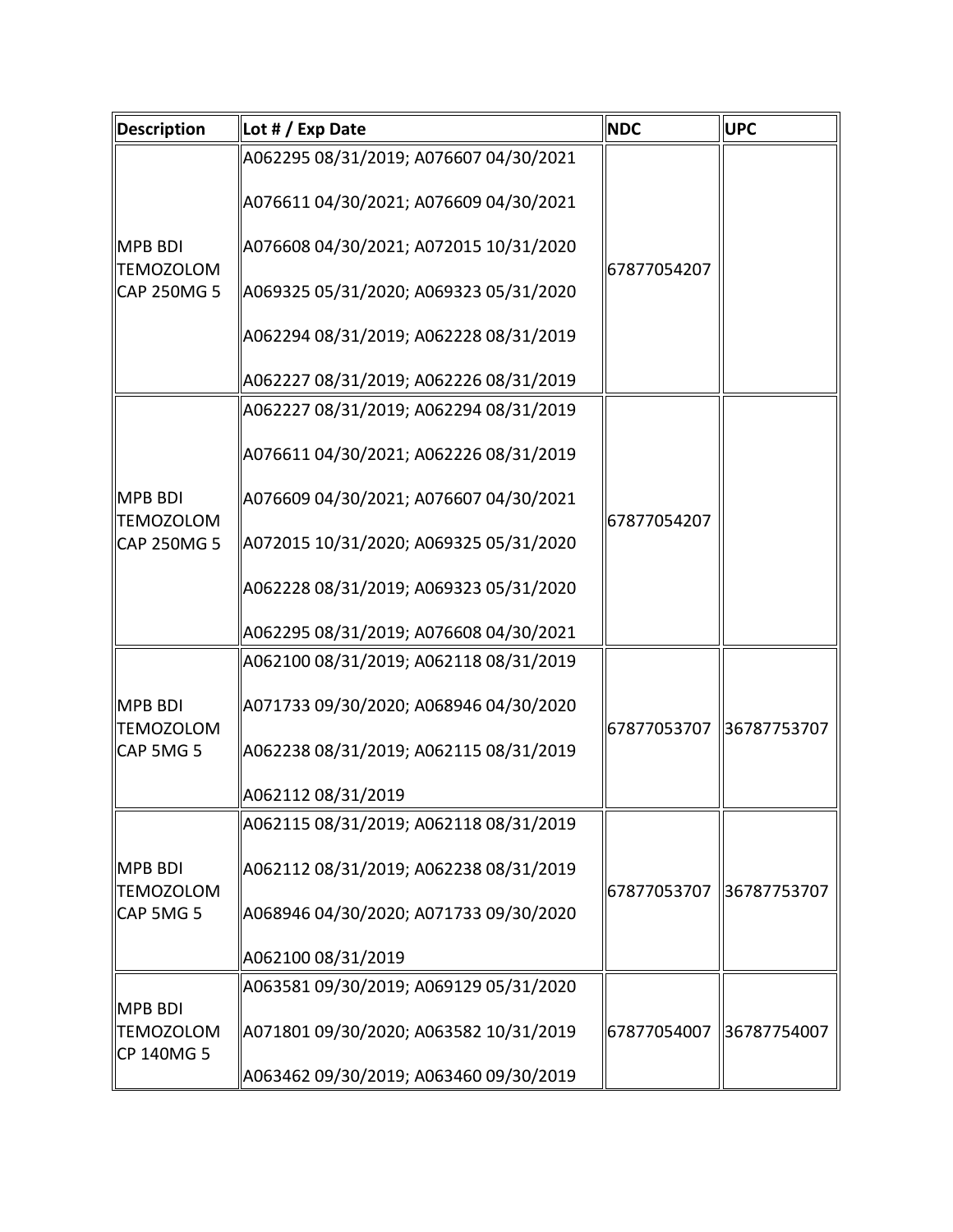| <b>Description</b>                                | Lot # / Exp Date                                                                 | <b>NDC</b>              | <b>UPC</b>  |
|---------------------------------------------------|----------------------------------------------------------------------------------|-------------------------|-------------|
| <b>MPB BDI</b><br><b>TEMOZOLOM</b><br>CP 140MG 5  | A071801 09/30/2020; A063581 09/30/2019<br>A063582 10/31/2019; A069129 05/31/2020 | 67877054007             | 36787754007 |
|                                                   | A063460 09/30/2019; A063462 09/30/2019                                           |                         |             |
| <b>MPB BDI</b>                                    | A062038 07/31/2019; A072014 09/30/2020<br>A072013 09/30/2020; A076737 04/30/2021 |                         |             |
|                                                   | A071979 09/30/2020; A076739 04/30/2021                                           |                         |             |
| <b>TEMOZOLOM</b><br>CP 180MG 14                   | A069521 05/31/2020; A062050 07/31/2019                                           | 67877054114 36787754114 |             |
|                                                   | A062031 07/31/2019; A062015 07/31/2019                                           |                         |             |
|                                                   | A062014 07/31/2019; A069470 05/31/2020                                           |                         |             |
|                                                   | A076738 04/30/2021                                                               |                         |             |
| <b>MPB BDI</b><br><b>TEMOZOLOM</b><br>CP 180MG 14 | A062031 07/31/2019; A062015 07/31/2019<br>A062038 07/31/2019; A062014 07/31/2019 |                         |             |
|                                                   | A062050 07/31/2019; A071979 09/30/2020                                           |                         |             |
|                                                   | A069521 05/31/2020; A072013 09/30/2020                                           | 67877054114 36787754114 |             |
|                                                   | A072014 09/30/2020; A076737 04/30/2021                                           |                         |             |
|                                                   | A076738 04/30/2021; A076739 04/30/2021                                           |                         |             |
|                                                   | A069470 05/31/2020                                                               |                         |             |
| <b>TEMOZOLOMID</b>                                | A061783 07/31/2019; A069128 05/31/2020                                           |                         |             |
| CAP 100MG<br>ASC 5@                               | A061782 07/31/2019; A061781 07/31/2019                                           | 67877053907             | 36787753907 |
|                                                   | A071923 09/30/2020                                                               |                         |             |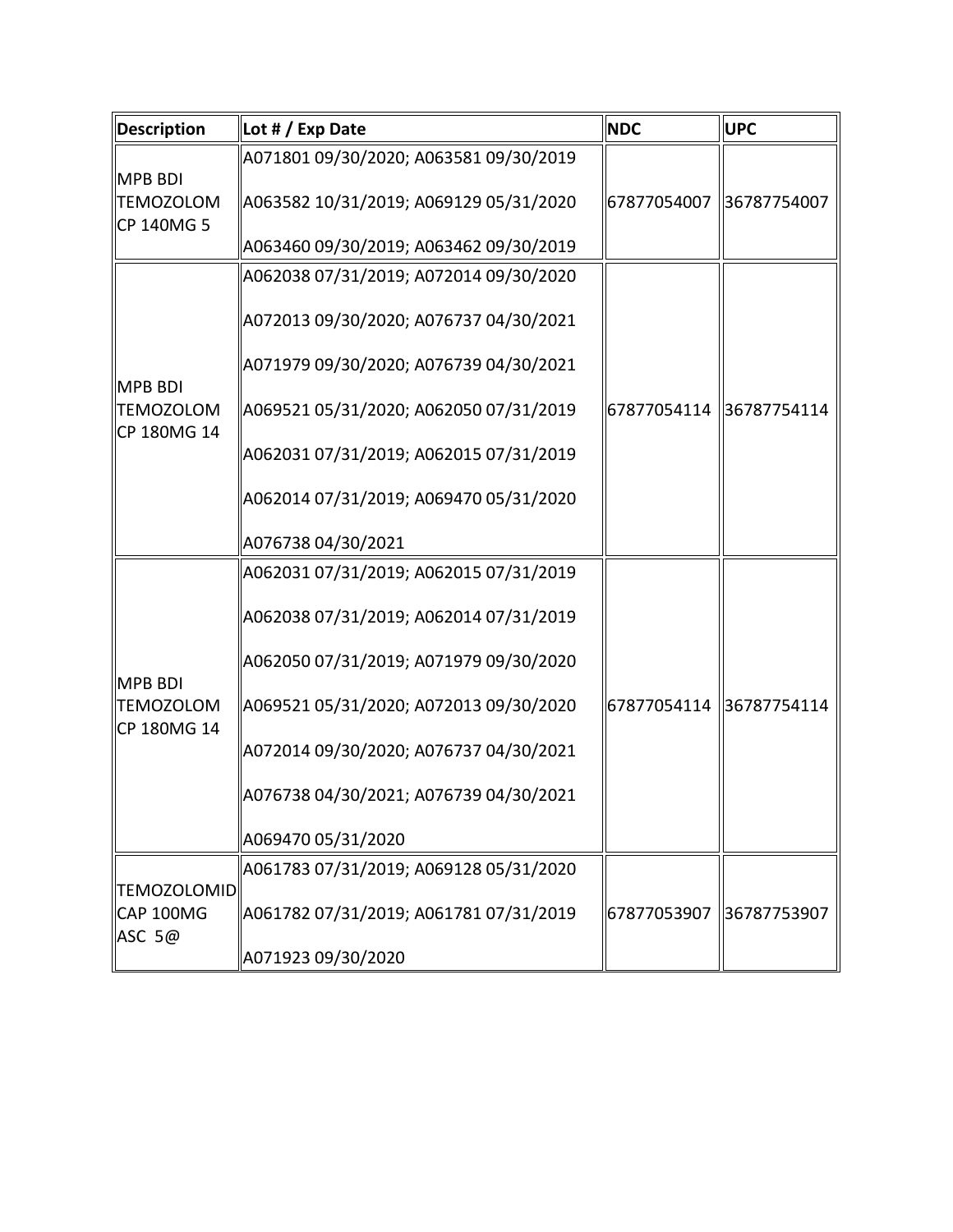| <b>Description</b>              | Lot # / Exp Date                                                                                                                        | <b>NDC</b>              | <b>UPC</b>  |
|---------------------------------|-----------------------------------------------------------------------------------------------------------------------------------------|-------------------------|-------------|
| CAP 100MG<br>ASC 14@            | A061861 07/31/2019; A061874 07/31/2019<br>TEMOZOLOMID  A061896 07/31/2019; A069326 05/31/2020<br>A071924 09/30/2020; A071925 09/30/2020 | 67877053914 36787753914 |             |
|                                 | A071977 09/30/2020                                                                                                                      |                         |             |
|                                 | A069366 05/31/2020; A071817 09/30/2020<br>TEMOZOLOMID  A071819 09/30/2020; A063609 09/30/2019                                           |                         |             |
| CAP 140MG<br>ASC 14@            | A063639 09/30/2019; A063657 10/31/2019                                                                                                  | 67877054014 36787754014 |             |
|                                 | A063624 09/30/2019; A071818 09/30/2020                                                                                                  |                         |             |
| <b>TEMOZOLOMID</b><br>CAP 140MG | A063581 09/30/2019; A071801 09/30/2020<br>A063582 10/31/2019; A063462 09/30/2019                                                        | 67877054007             | 36787754007 |
| ASC $5@$                        | A063460 09/30/2019; A069129 05/31/2020                                                                                                  |                         |             |
| <b>TEMOZOLOMID</b>              | A061858 07/31/2019; A076735 04/30/2021<br>A071978 09/30/2020; A076736 04/30/2021                                                        |                         |             |
| CAP 180MG<br>ASC 5@             | A069402 05/31/2020; A069401 05/31/2020<br>A061859 07/31/2019; A061857 07/31/2019                                                        | 67877054107             | 36787754107 |
|                                 | A061856 07/31/2019; A061860 07/31/2019                                                                                                  |                         |             |
| <b>TEMOZOLOMID</b>              | A071979 09/30/2020; A076738 04/30/2021<br>A076737 04/30/2021; A062031 07/31/2019                                                        |                         |             |
|                                 | A072014 09/30/2020; A076739 04/30/2021                                                                                                  |                         |             |
| CAP 180MG<br>ASC 14@            | A072013 09/30/2020; A069470 05/31/2020                                                                                                  | 67877054114 36787754114 |             |
|                                 | A062038 07/31/2019; A062015 07/31/2019                                                                                                  |                         |             |
|                                 | A062014 07/31/2019; A069521 05/31/2020<br>A062050 07/31/2019                                                                            |                         |             |